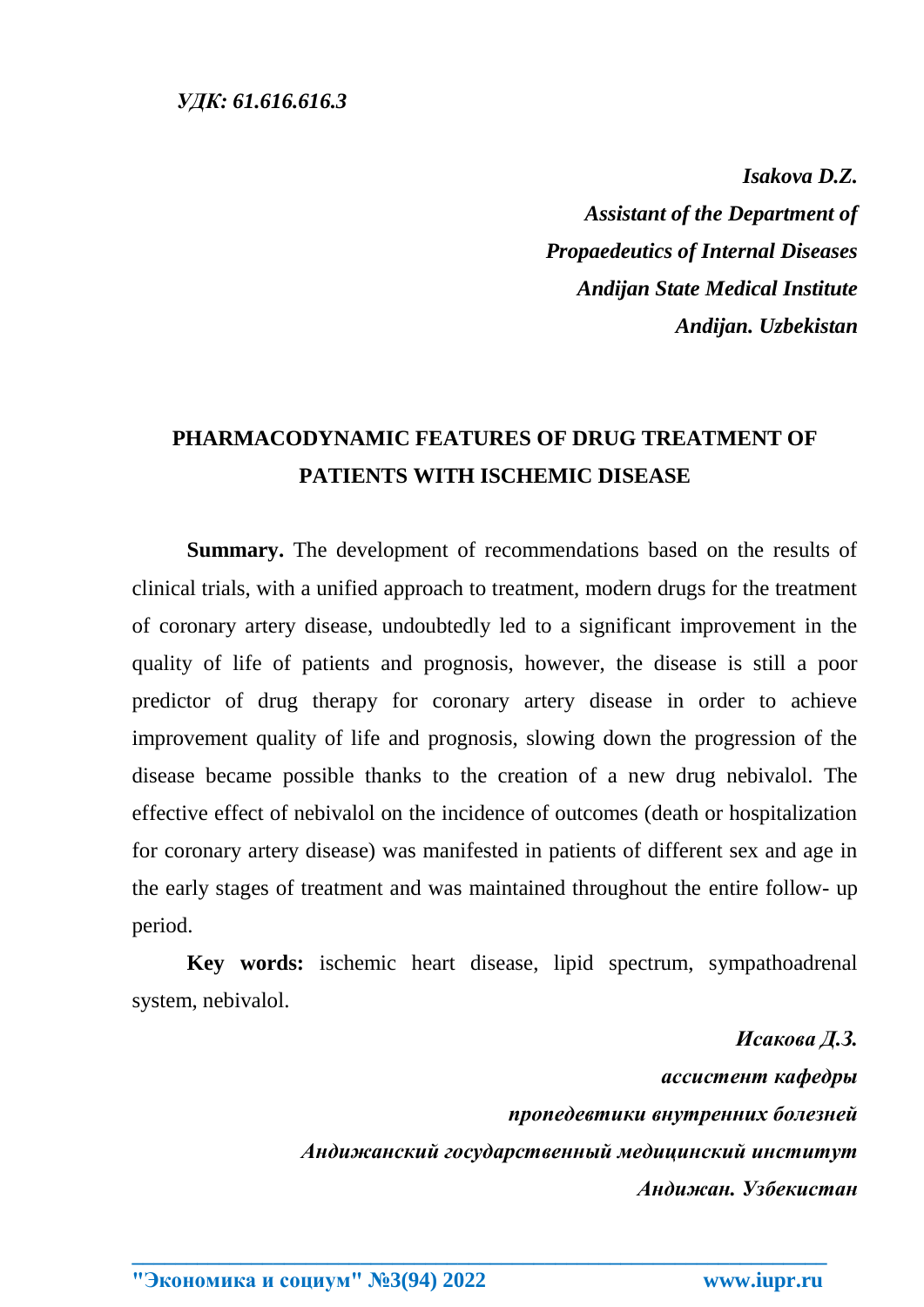## ФАРМАКОДИНАМИЧЕСКИЕ ОСОБЕННОСТИ ЛЕКАРСТВЕННОГО ЛЕЧЕНИЯ БОЛЬНЫХ ИШЕМИЧЕСКОЙ БОЛЕЗНЬЮ

Резюме. Разработка рекомендаций, основанных на результатах клинических исследований, с унифицированным подходом к лечению, современные лекарственные средства для лечения ИБС, несомненно, привели к существенному улучшению качества жизни пациентов и прогнозу, вместе с тем заболевание по прежнему является прогностически неблагоприятным медикаментозной терапии ИБС с целью достижения улучшения качества жизни и прогноза, замедления прогрессирования заболевания стали благодаря НОВОГО лекарственного **ВОЗМОЖНЫМИ** созданию препарата небивалола. Эффективное влияние небивалола на частоту развития исходов (смерть или госпитализация по поводу ИБС) проявлялось у различных по полу и возрасту больных в ранние сроки лечения и поддерживалось в течение всего периода наблюдения.

Ключевые слова: ишемическая болезнь сердца, липидный спектр, симпатоадреналовой система, небивалол.

According to WHO estimates, the annual mortality from all CVDs is 17 million people, the main cause of which is coronary heart disease (CHD). In 2008, the total mortality from coronary artery disease in the world amounted to 7.25 million people, which in the overall structure of mortality was 12.8%. In Russia, coronary artery disease is one of the most common reasons for the population to seek outpatient and inpatient care for all CVDs and is 28%. Among the risk factors for coronary artery disease, a significant role is given to the heart rate (HR). An increase in heart rate leads to the development of myocardial ischemia and is the main indicator of the risk of developing CVD, at least in men. In the general population, the risk of death from CVD increases significantly with a heart rate > 84 bpm and decreases with a heart rate  $< 60$  bpm.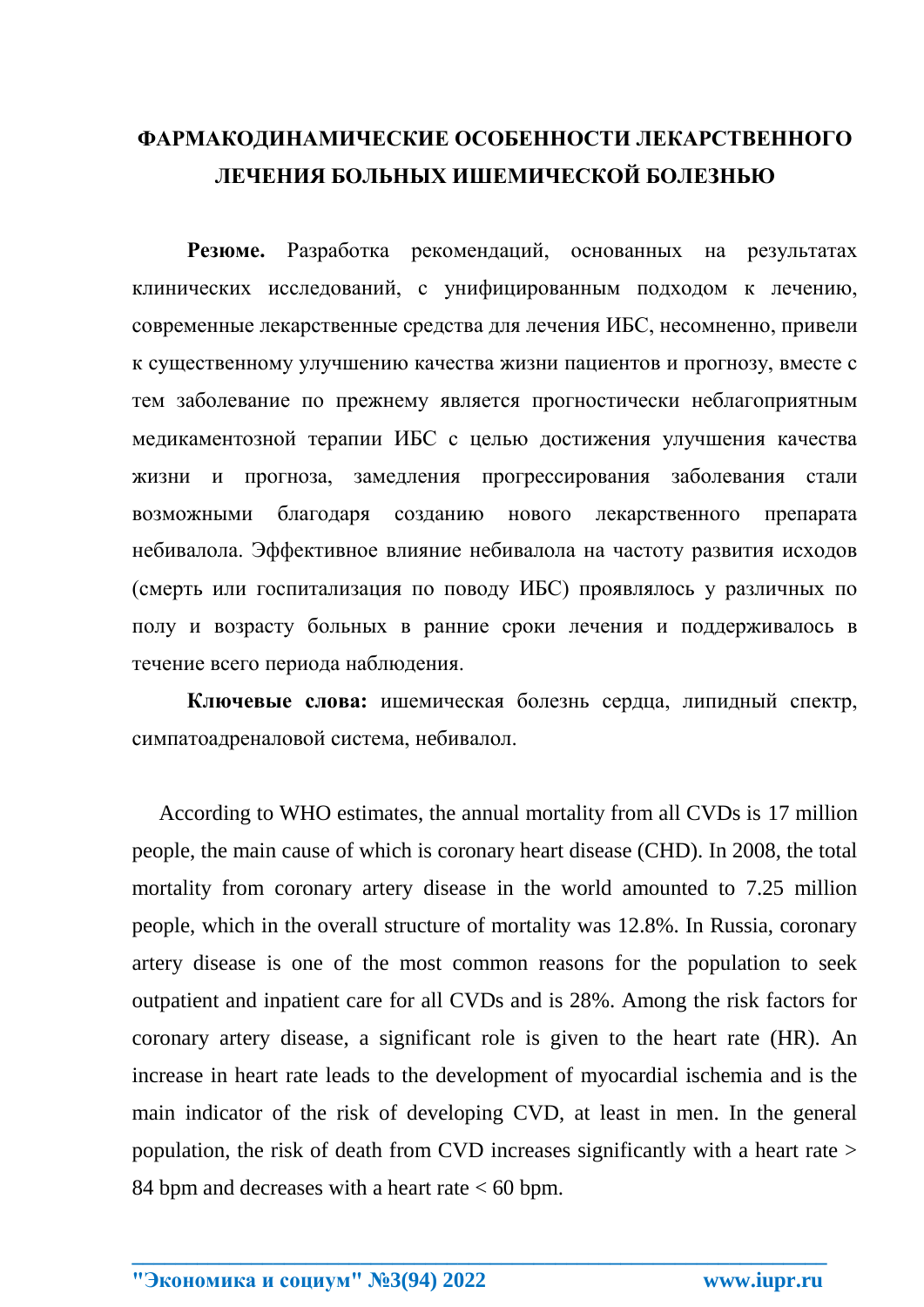For patients with coronary artery disease, first-line anti-ischemic drugs are B-blockers. By reducing heart rate, prolonging diastole, and improving myocardial perfusion during longer diastole, B-blockers help reduce myocardial oxygen consumption and lead to a decrease in myocardial ischemia. The patients included in our study, at the time of inclusion in the study, most often received bisoprolol  $(56.09\% \pm 0.49)$  and metoprolol tartrate as antianginal therapy.

The rationale for the appointment of beta-blockers was evidence of chronic hyperactivation of the sympathoadrenal system in patients with progressive and severe (FC II-IV) coronary artery disease, as well as the successful use of drugs from the group of beta-blockers, which reduce the risk of sudden death, death from progression of chronic heart failure and reduce the number hospitalizations. The study of the action of beta-blockers showed that a significant effect on the symptoms and prognosis in chronic heart failure has a decrease in heart rate (HR) caused by them as a risk factor for death and complications of cardiovascular diseases [5].

At the same time, in real medical practice, the reduction. Heart rate often does not reach the target values. New approaches to the drug therapy of coronary artery disease in order to achieve an improvement in the quality of life and prognosis, slowing down the progression of the disease have become possible drug beta-blockers.

35 patients were selected for inclusion in the study, including 17 in the nebivalol group, the rest in the placebo group. The average duration of treatment was 3 months.

Nebivalol or placebo was added to standard therapy for chronic heart failure, which included ACE inhibitors or angiotensin II receptor blockers, beta-blockers, diuretics, antagonists aldosterone, digoxin and other drugs (isosorbiddinitrate, etc.) in the same ratio in both groups of patients. Background therapy for CAD reflected the true picture of clinical practice.

After randomization, 89% of patients received beta-blockers and the same number received placebo groups. In each of the study groups in the treatment of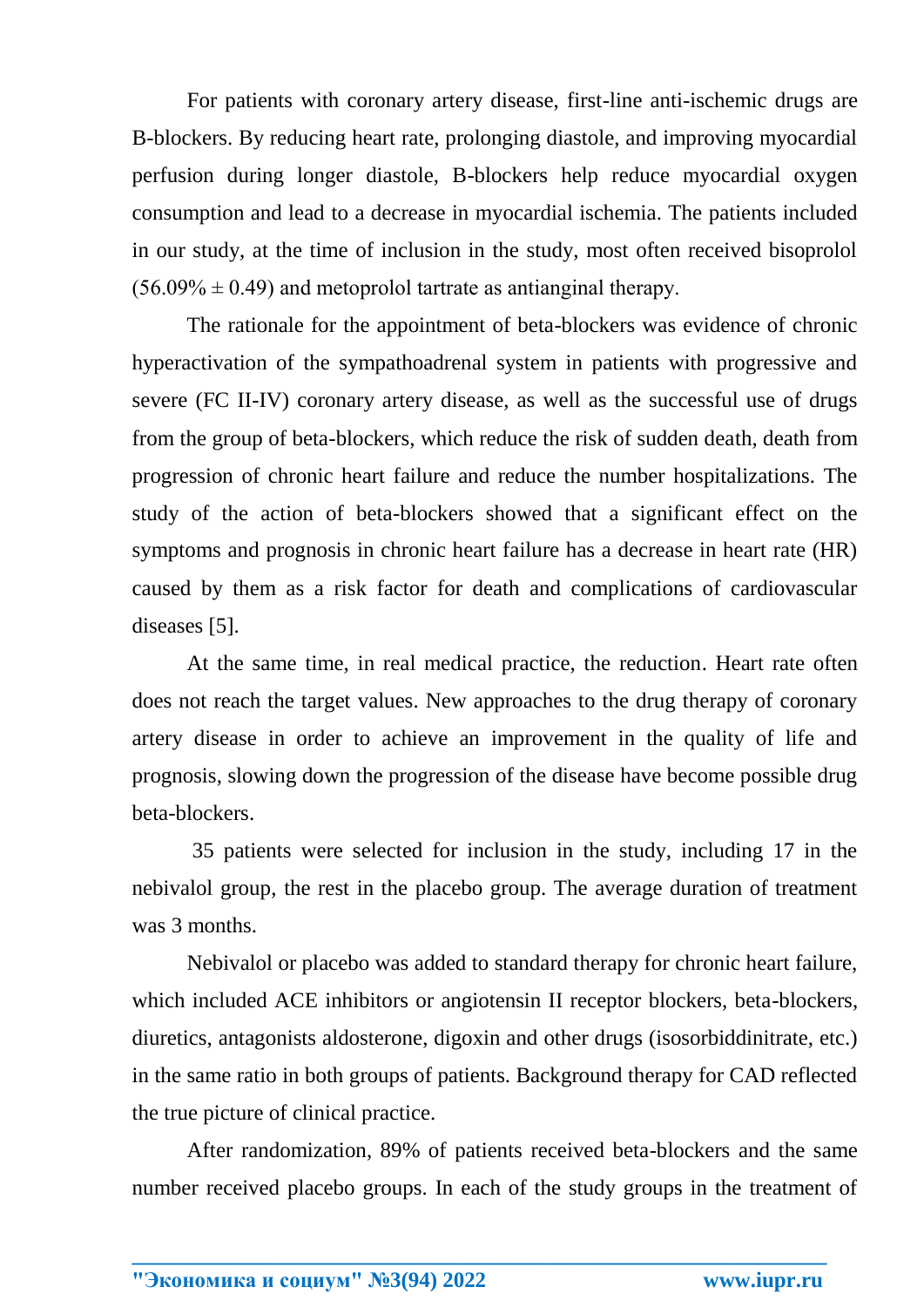coronary artery disease, the target dose of beta-blockers reached 26% of patients, while at least 50% of the target dose of b-blockers received 56% of patients.

A month after the start of treatment, the heart rate was: in the nebivalol group at an average dose of the drug  $6.4 \pm 1.6$  mg 2 times a day - 64 beats / min, in the placebo group - up to 75 beats / min. After 32 months treatment, the average heart rate was 67 and 75 beats/min, respectively. Primary endpoint events (cardiovascular death or hospitalization for exacerbation of coronary artery disease) were observed in the nebivalol group (24%) and (29%) in the placebo group (hazard ratio 0.82; 95% CI 0.75– 0.90,  $p < 0.0001$ ). Events were mainly due to hospitalization of patients due to worsening heart failure: 16% in the nebivalol group, 21% in the placebo group ( $p < 0.0001$ ); and deaths from heart failure: 3% vs. 5%, respectively ( $p = 0.014$ ).

Thus, in the nebivalol group, there was a lower incidence of death from heart failure  $(-26\%; p = 0.014)$  and hospitalizations due to worsening heart failure  $(-$ 26%;  $p \lt 0.0001$ ). Calculations showed that to prevent one death from complications of cardiovascular diseases or one hospitalization for worsening coronary artery disease, 26 patients should take nebivalol for one year.

It is important to note that the positive effect of nebivalol was observed in patients with chronic heart failure of ischemic and non-ischemic origin. The effect in the nebivalol group on cardiovascular mortality compared with the placebo group did not differ significantly, however, mortality from coronary artery disease decreased statistically significantly (hazard ratio 0.74, 95% CI 0.58 to 0.94;  $p =$  $0.014$ ).

It should be noted that in the nebivalol group, a decrease in the risk of death and hospitalization due to heart failure was observed in the early stages - after 3 months. from the start of treatment. Despite the complexity and combination of drug treatment of moderate and severe chronic heart failure, patients noted good tolerability of the drug. Changes (decrease) in CHD FC were observed after 6 weeks from the start of treatment with nebivalolam, while patients with severe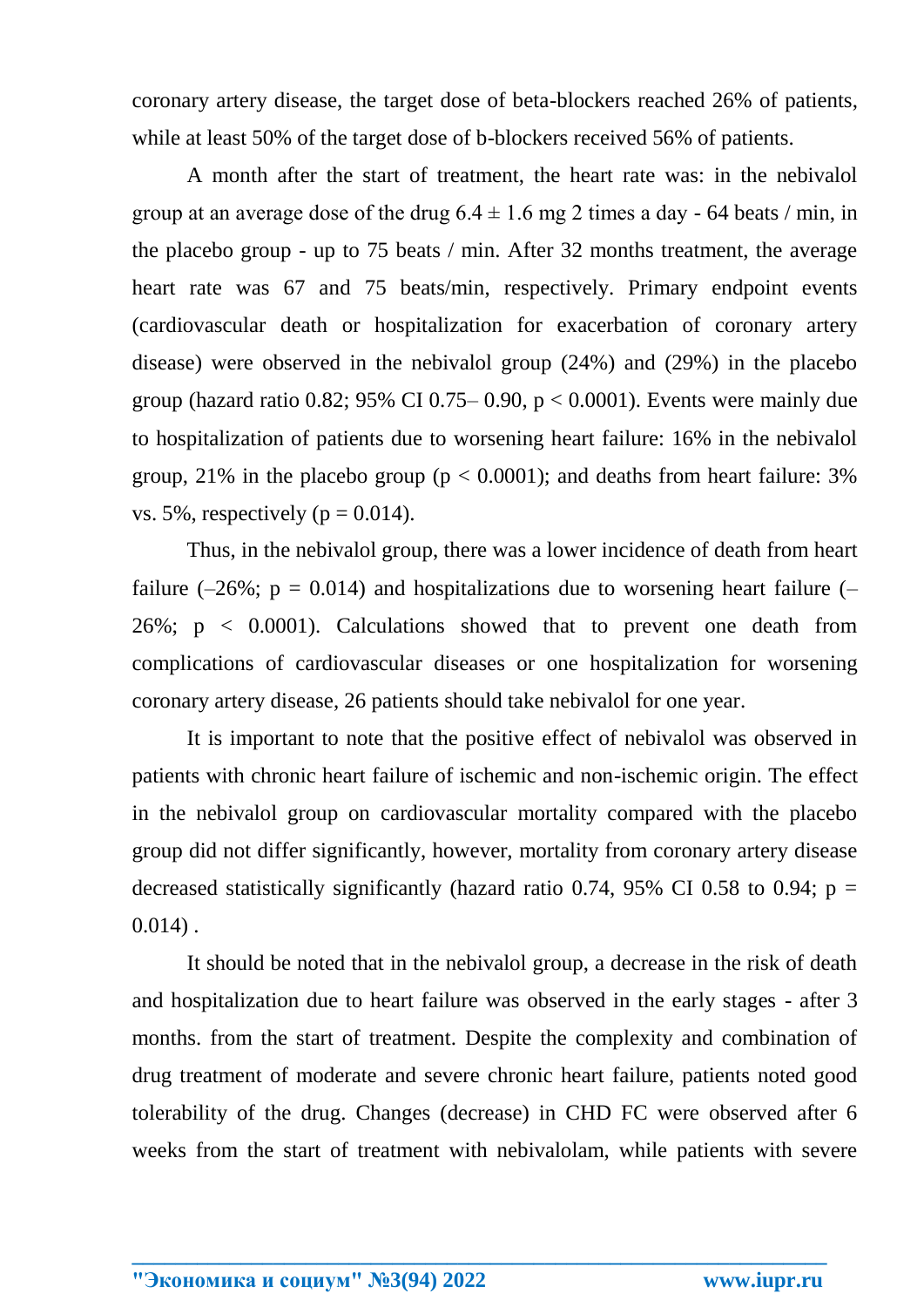heart failure noted a significant improvement: 1 out of 7% of the subgroup with FC IV remained; FC III - 53% of 93%; FC II - 44% previously referred to FC III. Among all patients in the nebivalol group and the placebo group, 28% and 24%, respectively, showed improvement during treatment, 68% and 70%, respectively, and worsened, 5% and 6%, respectively.

Side effects and adverse effects in the nebivalol group developed less frequently compared to the placebo group ( $p = 0.02$ ).

The use of nebivalol resulted in an  $18\%$  ( $p < 0.0001$ ) reduction in the risk of mortality from complications of cardiovascular disease and hospitalizations for coronary artery disease. The effective effect of nebivalol on the incidence of outcomes (death or hospitalization for coronary artery disease) was manifested in patients of different gender and age in the early (after 3 months) terms of treatment and was maintained throughout the entire observation period.

Thus, improvement of the clinical condition in patients with chronic coronary artery disease can be achieved with the use of nebivalol. Based on the data obtained in the SHIFT study, nebivalol is included in the National Guidelines for the Diagnosis and Treatment of Chronic IHD. In the treatment of nebivalolam, the quality of life of patients with coronary heart disease (angina pectoris) increases statistically significantly.

## **BIBLIOGRAPHY:**

1. ESC Guidelines for the diagnosis and treatment of acute and chronic heart failure 2018: the Task Force for the Diagnosis and Treatment of Acute and Chronic Heart Failure 2008 of the European Society of Cardiology. Developed in collaboration with the Heart Failure Association of the ESC (HFA) and endorsed by the European Society of Intensive Care Medicine (ESICM). // EUR. Heart J. - 2018. - Vol. 29, No. 19. - P. 2388-2442.

2. Diagnosis and treatment of chronic heart failure. National clinical guidelines. Sat. / Ed. R.G. Oganov. – 3- ed. - M., 2016. - C. 67–160.

3. The European health report 2019: health and health systems 2017 // www.euro.who.int